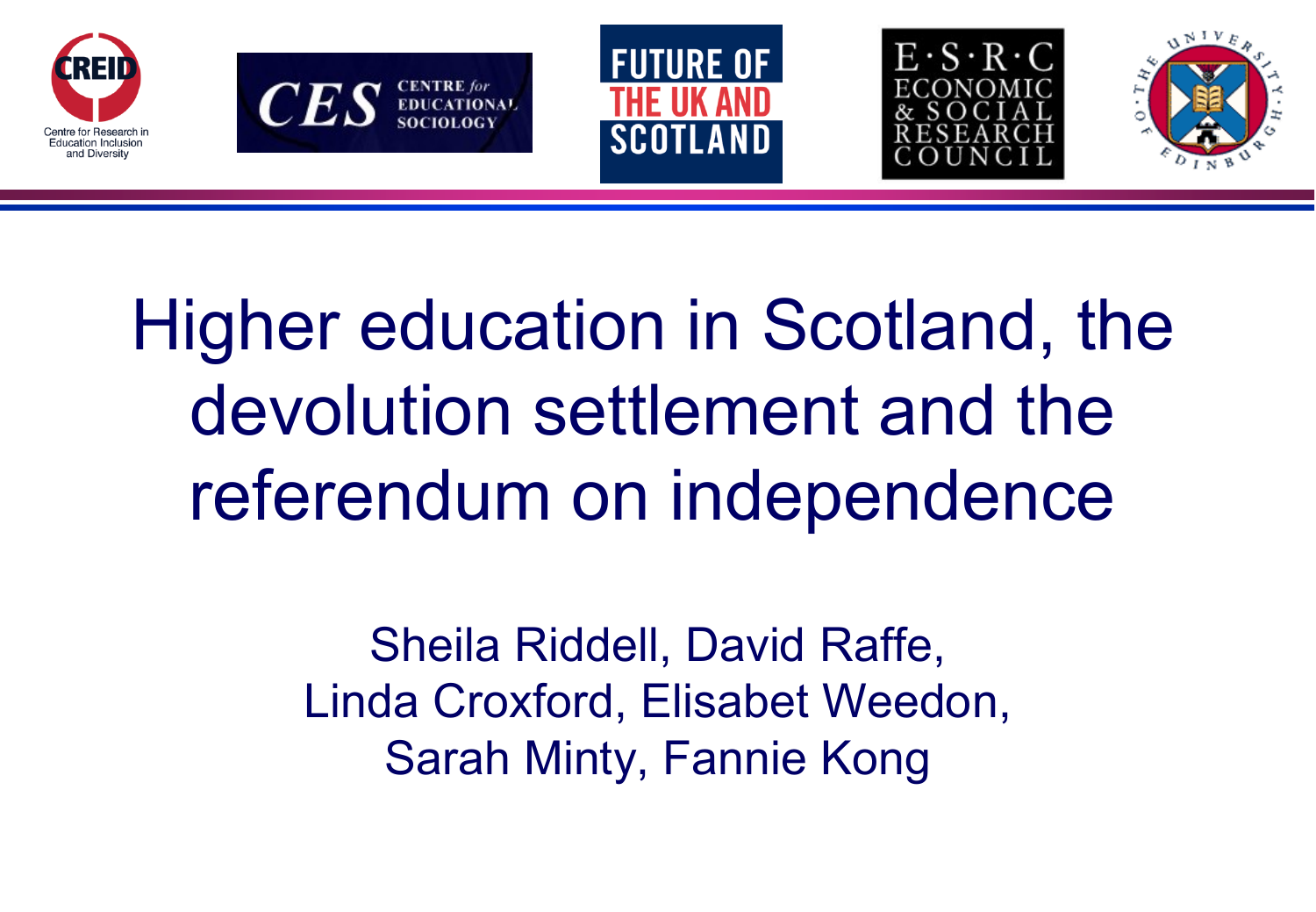





• 1 year project starting on 1<sup>st</sup> March 2013 and finishing on 28<sup>th</sup> February 2014

• Professorial fellowship funded by ESRC within Constitutional Future of UK and Scotland programme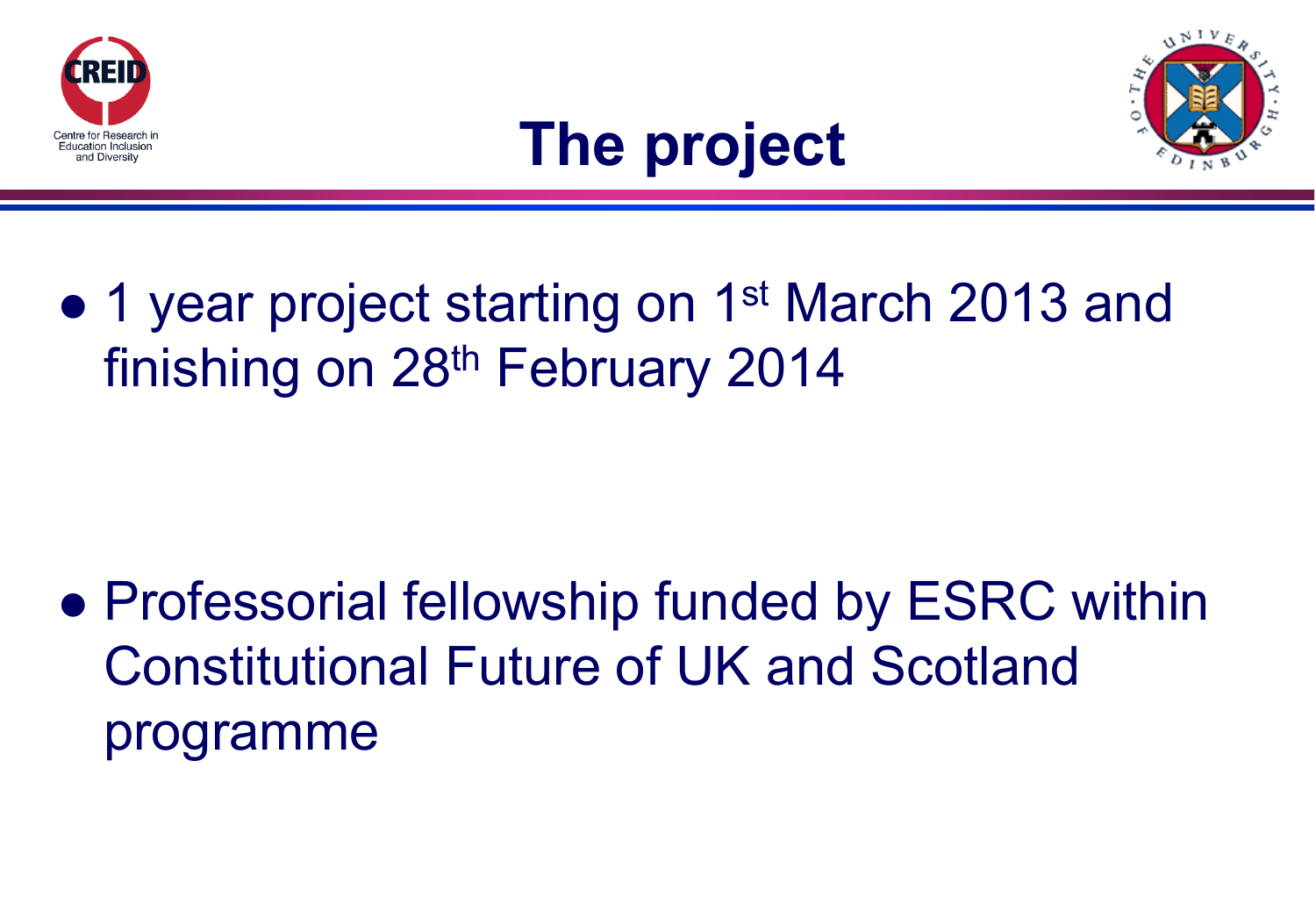



- Major differences between Scotland and England in relation to higher education policy – e.g. in relation to tuition fees & widening access
- Illuminates key issues such as future of shared services (UCAS, Research Councils, NUS, UCU, USS etc.)
- Maps onto other policy fields e.g. immigration
- Highlights territorial inter-dependencies
- Raises questions about cross-border differences in welfare entitlements
- Of great importance to the general public and young people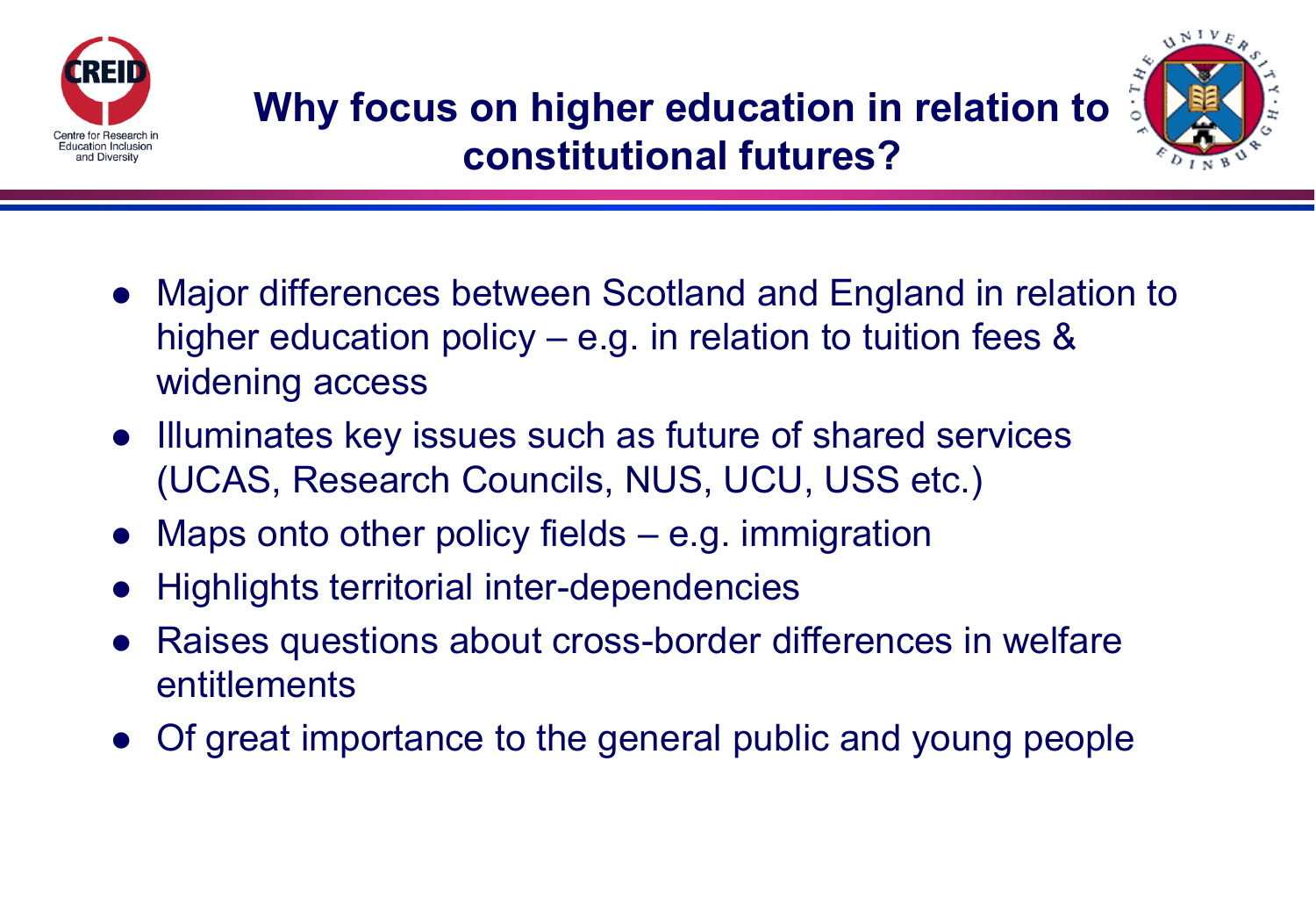



- Review of policy and statistical data to explore on-going effects of devolution on higher education, the influence of EU policy and the global higher education market
- Extend existing analysis of UCAS (HESA?) data to investigate cross-border student flows and future scenarios
- Conduct key informant interviews to illuminate the impact of devolution and the implications of independence and/or further devolution
- Carry out a range of knowledge exchange activities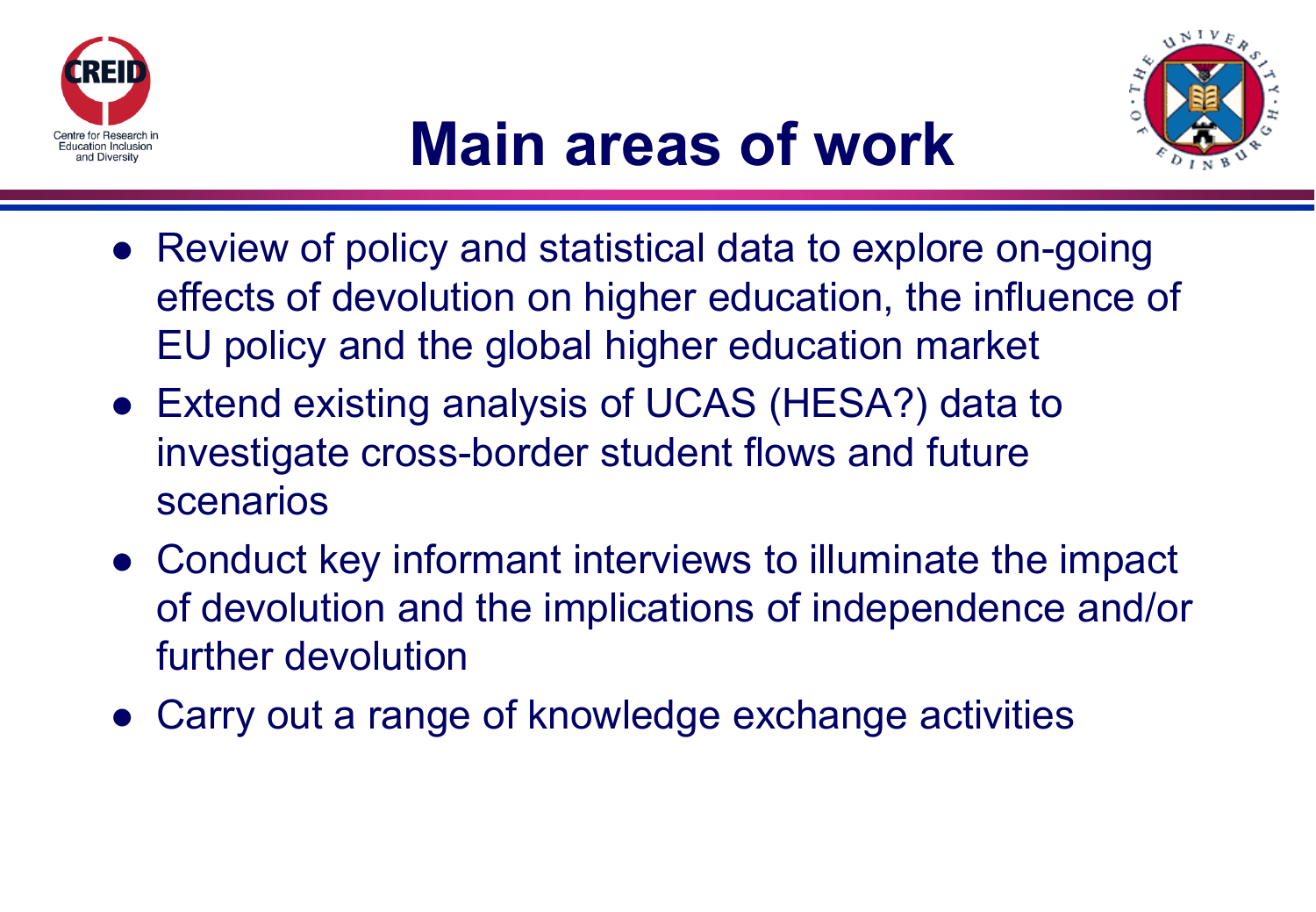



## **Knowledge exchange activities:**

- Working and briefing papers
- Newspaper and magazine articles
- Glossy publication aimed specifically at younger people
- Production of resource materials for schools and a short film
- Regular news updates on the project website
- Contribution to TV and radio programmes
- Think-tanks and a conference
- Academic papers & a book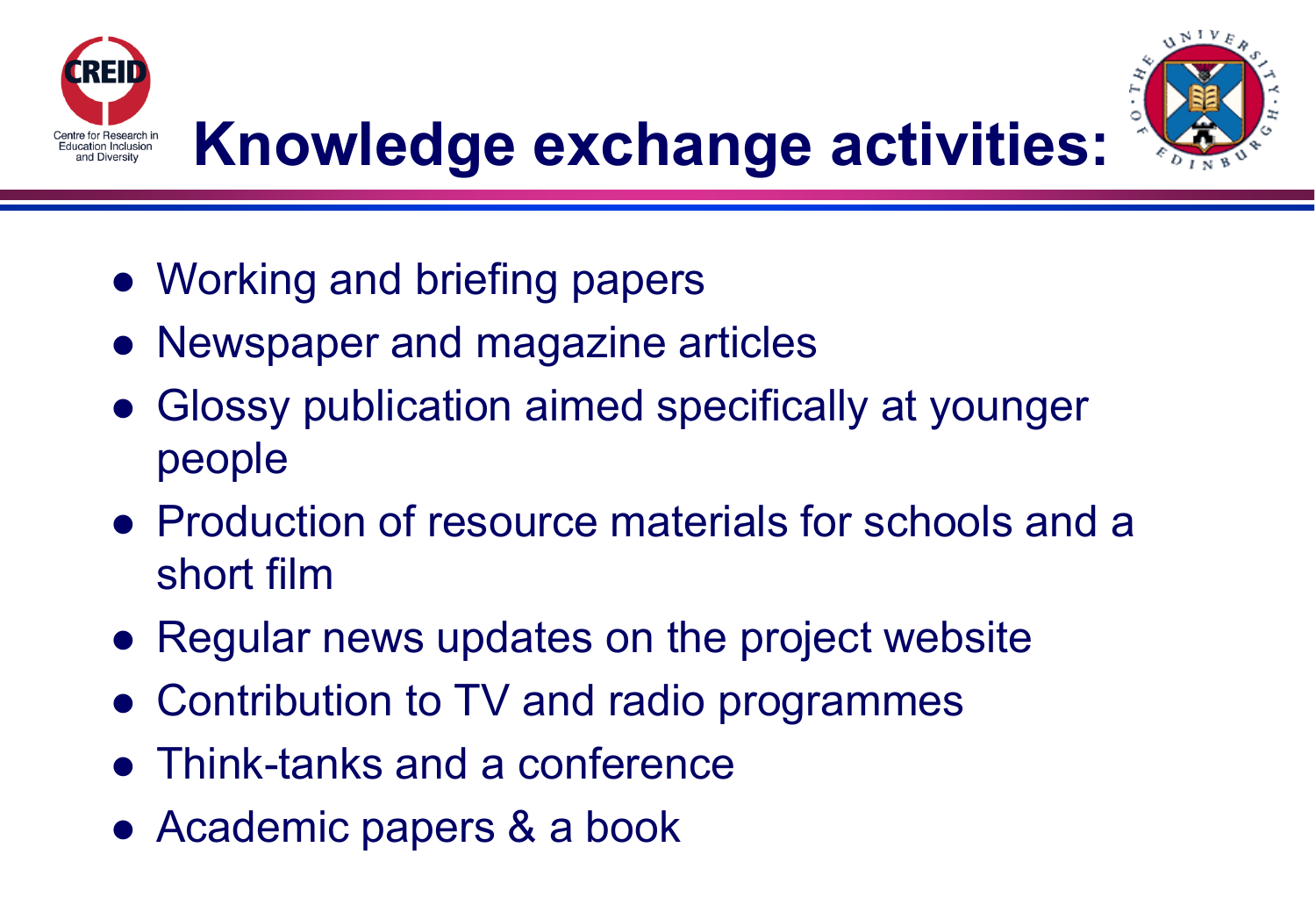





- **The funding of higher education in Scotland, the UK and internationally**
- **Widening access 8th October**
- **Higher education future scenarios date t.b.c.**
- **Associated project – Nuffield Foundation funded work – Professor David Raffe and Dr Linda Croxford**
- **Analysis of cross-border student flows & institutional differentiation**
- **Dissemination event 14th June**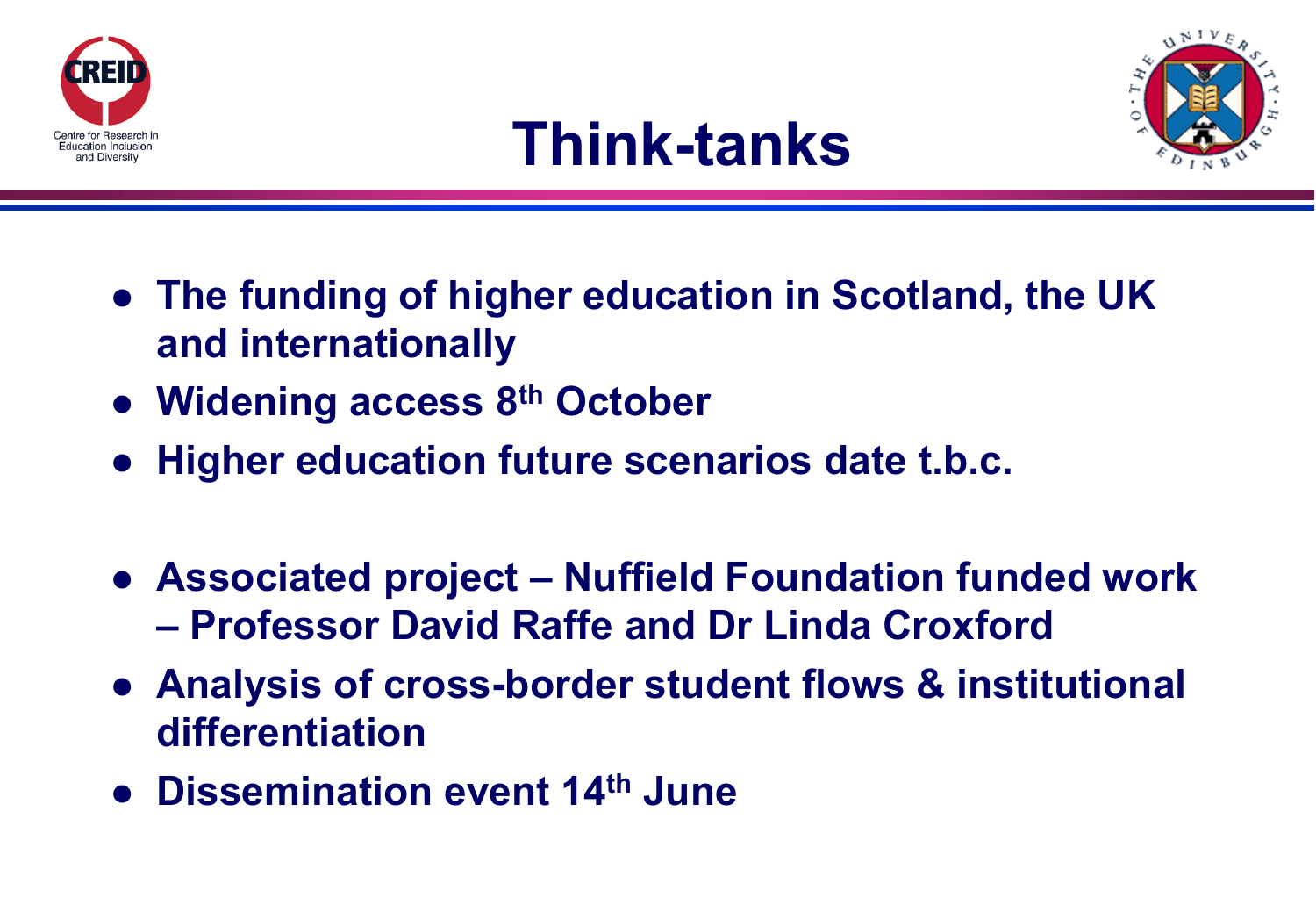



## **People working on the project**

 Linda Croxford and David Raffe will analyse the quantitative data (building on a earlier Nuffield funded project: Changing transitions to a differentiated higher education system

([www.ces.ed.ac.uk/research/DIFFHE/index.htm](http://www.ces.ed.ac.uk/research/DIFFHE/index.htm)

- Sheila Riddell and Elisabet Weedon will be responsible for KI interviews and KE with our new research fellow Sarah Minty
- In addition, School of Education is funding a 3-year PhD student. Sarah Whittaker will work on a quantitative analysis of data linked to Nuffield Foundatin work